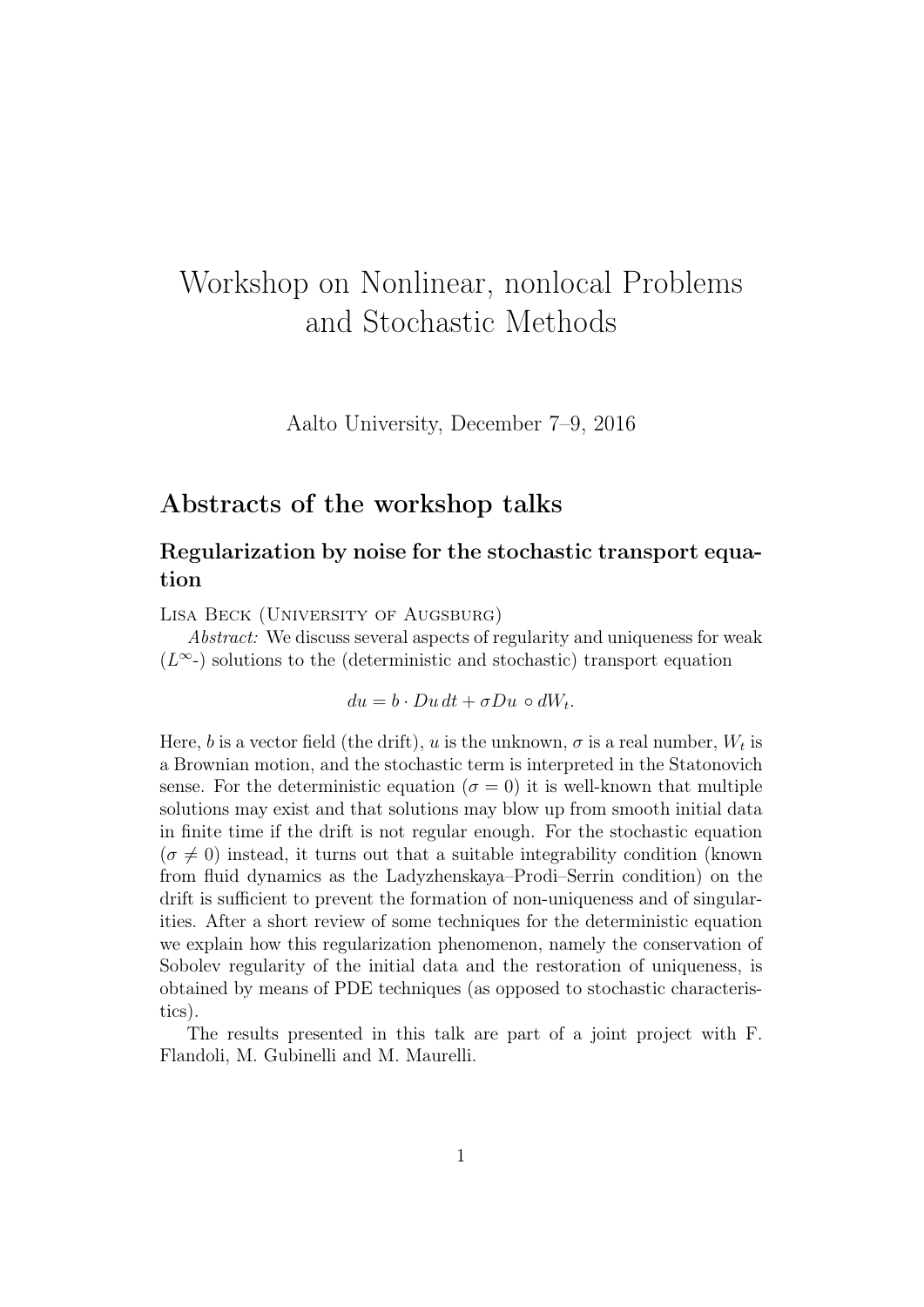### On the master equation in mean field game theory

Pierre Cardaliaguet (Université Paris - Dauphine)

Abstract: In mean field game theory, the master equation is a kind of nonlinear, nonlocal transport equation stated on the space of measure. Based on a joint work with Delarue, Lasry and Lions, I will discussed the wellposedness of the equation and its applications to mean field games.

# On function spaces and extension results for nonlocal Dirichlet problems

Bartłomiej Dyda (Politechnika Wrocławska)

Abstract: Let us consider the question, for which functions  $g : \mathbb{R}^d \setminus \Omega \to \mathbb{R}$ there is a function  $u : \mathbb{R}^d \to \mathbb{R}$  satisfying

$$
Lu(x) := \text{p.v.} \int_{\mathbb{R}^d} \frac{u(y) - u(x)}{|y - x|^{1 + 2s}} dy = 0 \quad \text{for } x \in \Omega, \tag{0.1}
$$

<span id="page-1-1"></span><span id="page-1-0"></span>
$$
u(x) = g(x) \quad \text{for } x \in \mathbb{R}^d \setminus \Omega. \qquad (0.2)
$$

For open  $\Omega, G \subset \mathbb{R}^d$  define two vector spaces by

$$
V(\Omega, G) = \{ v \in L^2_{\text{loc}}(\mathbb{R}^d) \cap L^2(\Omega) | \int_{\Omega} \int \frac{\left( v(y) - v(x) \right)^2}{|x - y|^{d + 2s}} dx dy < \infty \},
$$
  

$$
H_{\Omega}(\mathbb{R}^d) = \{ v \in V(\Omega, \mathbb{R}^d) | v = 0 \text{ on } \Omega^c \}.
$$

Let us define the notion of a variational solution.

<span id="page-1-2"></span>**Definition 1.** [cf. Definition 2.5 in [1]] Let  $\Omega \subset \mathbb{R}^d$  be open and bounded. Let  $g \in V(\Omega, \mathbb{R}^d)$ . Then  $u \in V(\Omega, \mathbb{R}^d)$  is called a variational solution to  $(0.1)$ – $(0.2)$ , if  $u - g \in H_{\Omega}(\mathbb{R}^d)$  and for every  $\varphi \in H_{\Omega}(\mathbb{R}^d)$ 

$$
\int_{\mathbb{R}^d} \int_{\mathbb{R}^d} \frac{\left(u(y) - u(x)\right)\left(\varphi(y) - \varphi(x)\right)}{|x - y|^{d + 2s}} \, dy \, dx = 0. \tag{0.3}
$$

In  $[1]$  it is proved that such a variational solution u exists. However, in order to apply Definition [1](#page-1-2) one needs to prescribe the data function  $q$  in the vector space  $V(\Omega, \mathbb{R}^d)$ , i.e. in particular one needs to prescribe all values of g in  $\mathbb{R}^d$ . This leads to two obvious questions:

Questions: For which space of functions  $g : \Omega^c \to \mathbb{R}$  is there an extension operator  $g \mapsto \text{ext}(g) \in V(\Omega, \mathbb{R}^d)$ ? Do elements of  $V(\Omega, \mathbb{R}^d)$  have a trace in this space?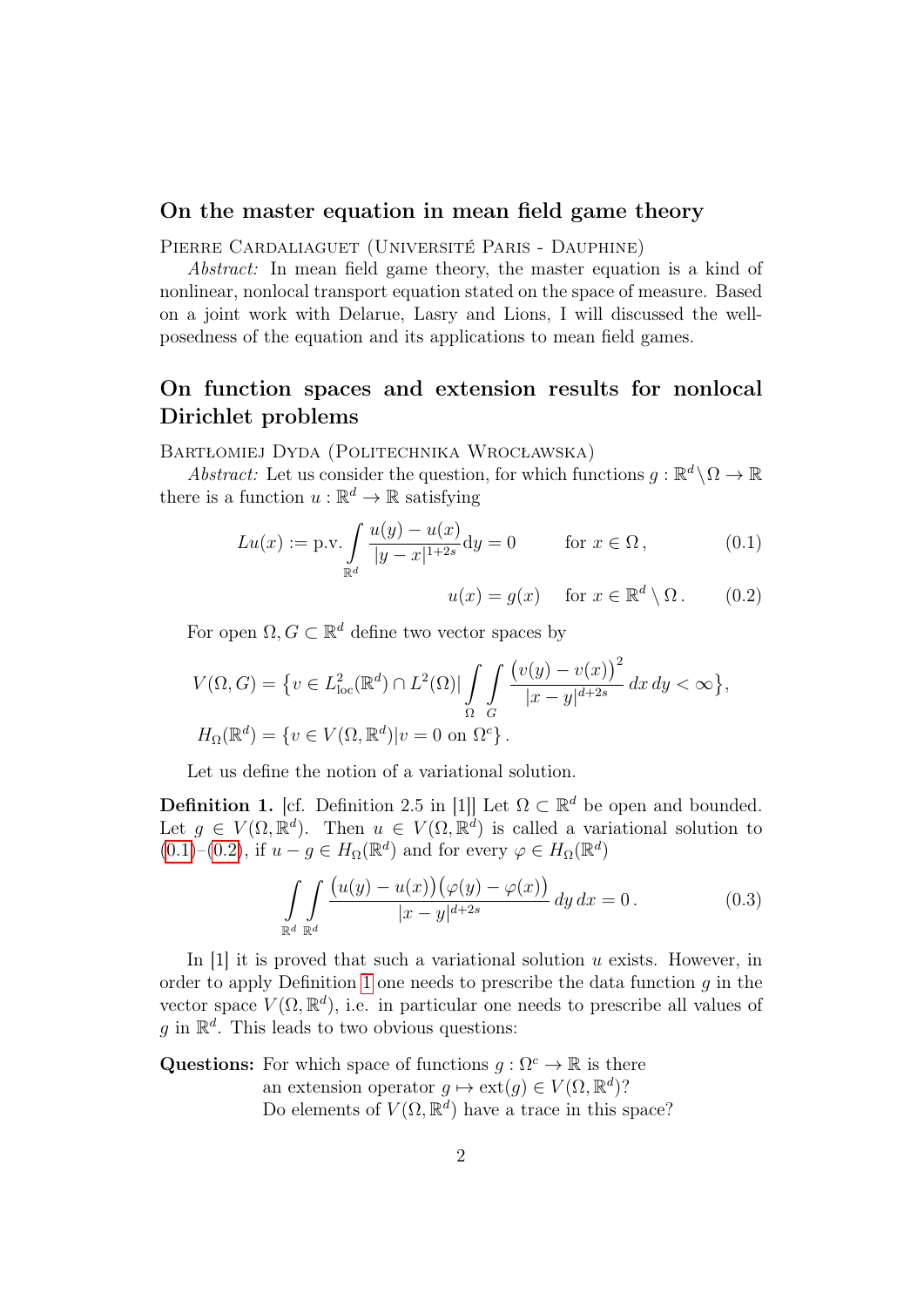In the talk we will answer these questions.

Joint work with Moritz Kassmann (Universität Bielefeld).

#### References

[1] M. Felsinger, M. Kassmann, and P. Voigt. The Dirichlet problem for nonlocal operators. Math. Z., 279(3-4):779–809, 2015.

# On continuous time tug-of-war with noise and  $p$ -harmonic functions

Stefan Geiss (University of Jyväskylä)

Abstract: Joint work with C. Geiss and M. Parviainen. We consider the *p*-Laplacian

$$
\Delta_p^N u := \frac{p-2}{|Du|^2} \Big( \sum_{i,j=1}^n u_{x_i x_j} u_{x_i} u_{x_j} \Big) + \Big( \sum_{i=1}^n u_{x_i x_i} \Big),
$$

where  $Du := (u_{x_1},...,u_{x_n})'$ , and the boundary value problem

$$
\Delta_p^N u = 0
$$
 in U and  $u(x) = g(x)$  on  $\partial U$ 

where  $U \subseteq \mathbb{R}^n$ ,  $n \geq 2$ , is an open set satisfying certain regularity conditions and  $2 < p < \infty$ . We relate this problem to a two-player stochastic game called tug-of-war game with noise - consider space-time discretized controls, and a corresponding approximation problem. The talk is based on joint work in progress.

#### References

- [1] K. Nyström and M. Parviainen: Tug-og-War, market manipulation, and option pricing. Mathematical Finance.
- [2] A. Swiech: Another approach to the existence of value functions of stochastic differential games. J. Math. Anal. Appl., 204(3):884–897, 1996.

# First order derivations for Dirichlet forms and applications

Michael Hinz (Bielefeld University)

Abstract: We discuss some recent results on abstract first order derivations associated with Dirichlet forms. In classical Euclidean or Riemannian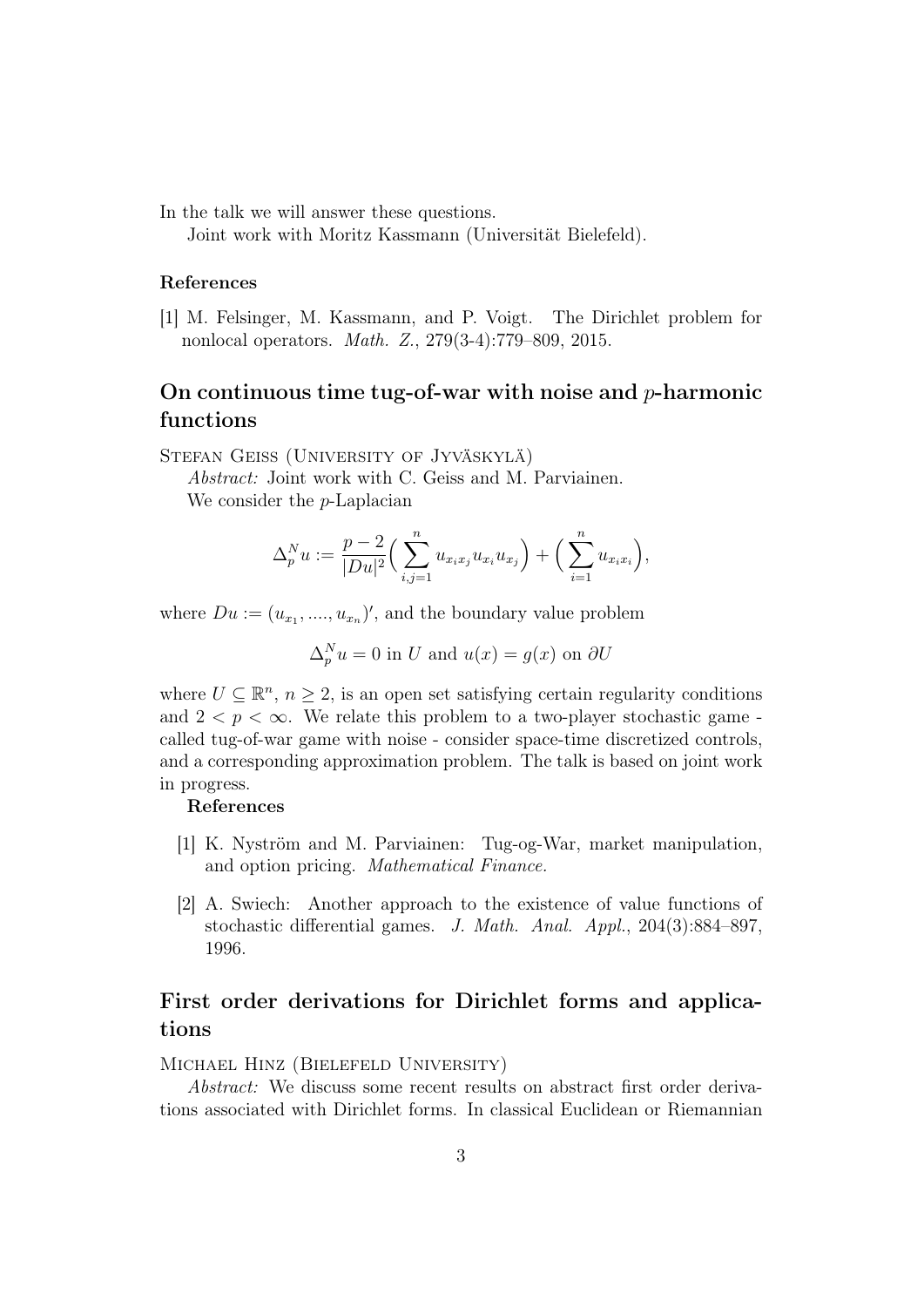context they are nothing but the usual gradients, on graphs they give the usual difference operators. On more complicated spaces such as fractals or abstract metric measure spaces they provide access to equations involving first order terms. We will discuss some applications to nonlinear PDE on fractals and to fractal boundary value problems. We will also mention some connections to nonlocal operators and stochastic analysis.

### Rough Gronwall Lemma and weak solutions to RPDEs

Martina Hofmanová (Technische Universität Berlin)

Abstract: In this talk, I will present recent results that give the necessary mathematical foundation for the study of rough path driven PDEs in the framework of weak solutions. The main tool is a new rough Gronwall Lemma argument whose application is rather wide: among others, it allows to derive the basic energy estimates leading to the proof of existence. Besides, we develop a suitable tensorization method which is the key for establishing uniqueness.

The talk is based on a joint work with Aurelien Deya, Massimiliano Gubinelli and Samy Tindel.

### Weak Harnack inequality for the Boltzmann equation without cut-off

Cyril Imbert (CNRS)

Abstract: In this talk, we present a result about the Hölder regularity of bounded solutions of the Boltzmann equation without cut-off. Such a result is a special case of a more general one about kinetic integro-differential equation.

Joint work with Luis Silvestre (Chicago).

## Weighted Sobolev regularity of weak solutions of degenerate/singular elliptic problems

Tadele Mengesha (University of Tennessee)

Abstract: Global weighted estimates are obtained for the gradient of solutions to a class of linear degenerate/singular elliptic problems over a bounded, possibly non-smooth, domain.The class consists of those with coefficient matrix that symmetric, nonnegative definite, and both its smallest and largest eigenvalues are proportion to a weight that belongs to a Muckenhoupt class. The weighted estimates are obtained under a smallness condition on the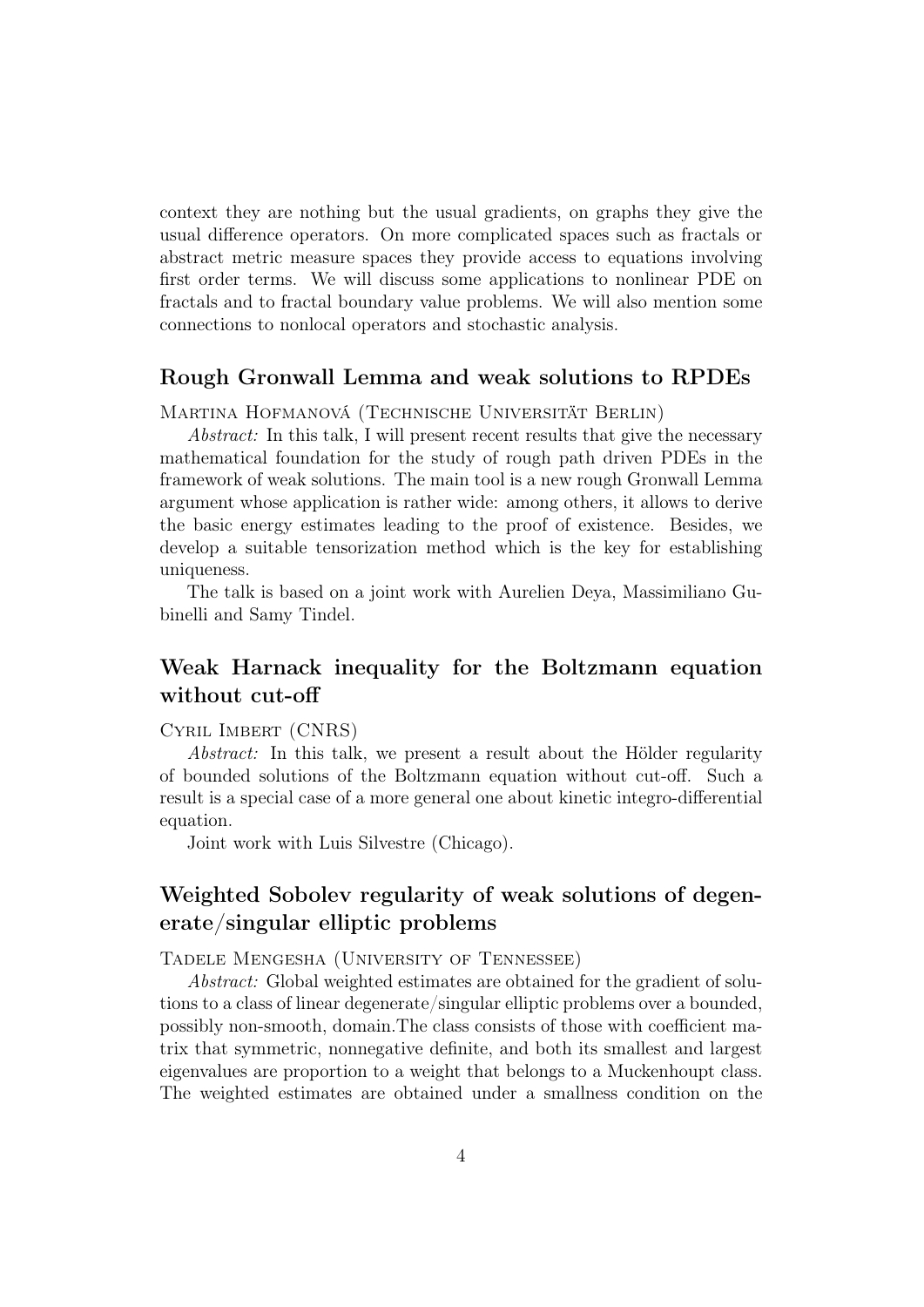mean oscillation of the coefficients with a weight and a flatness condition on the boundary of the domain. To demonstrate the necessity of the smallness condition on the coefficients a counterexample will be provided. The motivation for this work comes from the characterization of fractional nonlocal problems via local degenerated elliptic problems. Connections between our Sobolev estimates for degenerate/singular problems and estimates for solutions of fractional elliptic problems will be established.

This is a joint work with D. Cao and T. Phan.

### Regularity for the normalized  $p$ -Poisson problem

Eero Ruosteenoja (University of Jyväskylä)

Abstract: The normalized p-Poisson problem

$$
-\Delta_p^N u := -|Du|^{2-p} \operatorname{div}(|Du|^{p-2}Du) = f
$$

is a nonlinear PDE in non-divergence form. The normalized  $p$ -Laplacian  $\Delta_p^N$  arises for example from stochastic games and has applications in image processing. When  $p > 1$  and f is continuous, we show that viscosity solutions of the problem are of class  $C^{1,\alpha}_{loc}$  for some  $\alpha > 0$  depending on p and the dimension *n*.

The talk is based on a joint work with Amal Attouchi and Mikko Parviainen.

# O'Hara's knot energies and  $W^{1/p,p}$ -harmonic maps into spheres

Armin Schikorra (Albert-Ludwigs-Universität Freiburg)

Abstract: I will report on advances in the regularity theory for minimizers and critical points of a class of knot energies defined by Jun O'Hara. When parametrized by arclength the tangent field of these knots are critical points of a  $W^{1/p,p}$ -type energy, and we employ arguments from the regularity theory of  $W^{1/p,p}$ -harmonic maps into the sphere.

Joint work with S. Blatt, Ph. Reiter.

#### Stable nonlocal phase transitions and minimal surfaces

#### Joaquim Serra (ETH Zurich)

Abstract: We will describe new results in collaborations with X. Cabre, E. Cinti, S. di Pierro, and E. Valdinoci on nonlocal phase transitions. The talk will orbit around a new result stating that the one dimensional profiles are,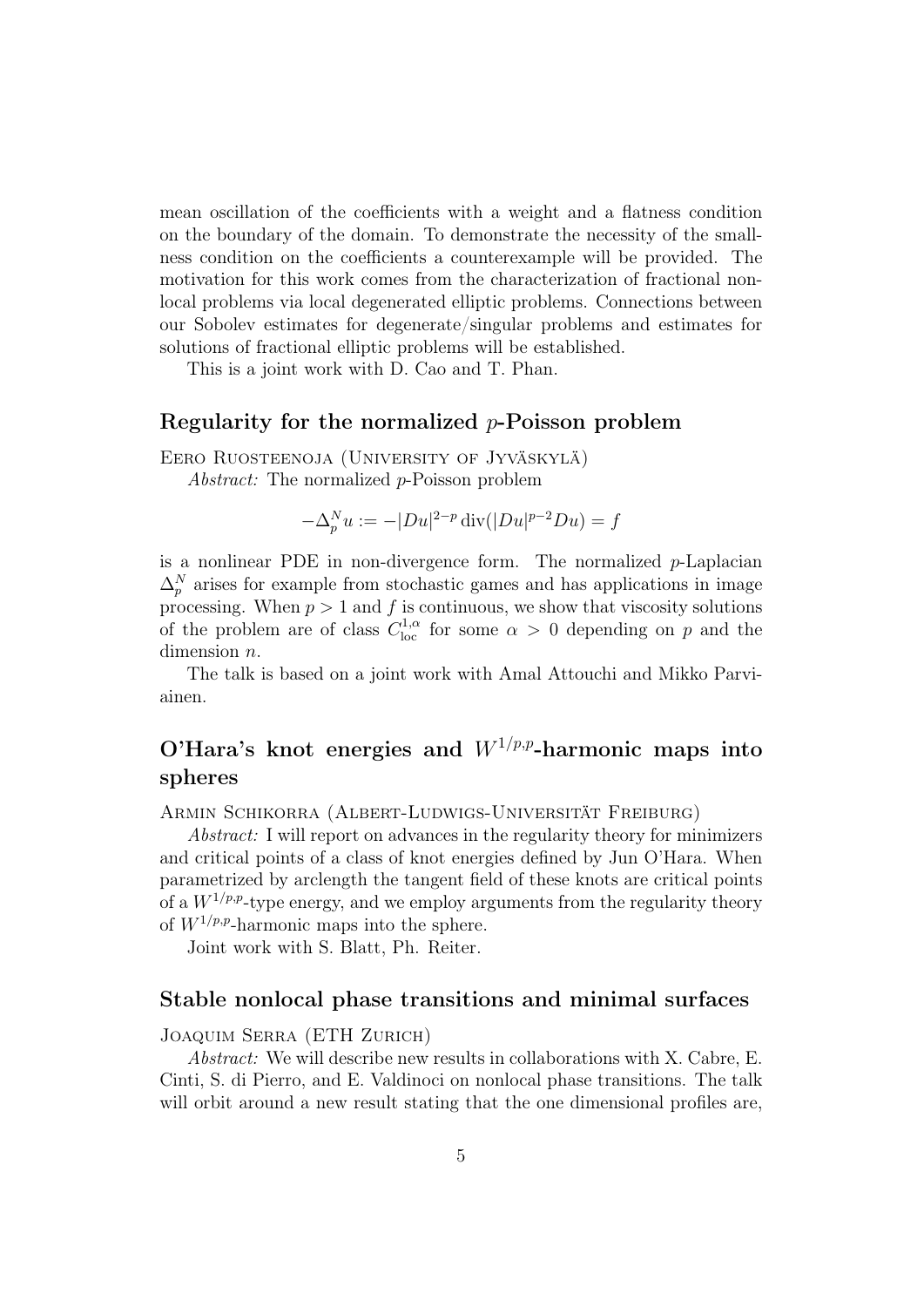in the three dimensional Euclidean space, the only entire stable solutions of the fractional Allen Cahn equation when the order of the diffusion operator is slightly smaller than one. Different steps in the proofs of this result - --motivated by the long standing (and still open) analogous question for the classical Allen Cahn equation--- required interesting developments in the theory of nonlocal phase transitions and nonlocal minimal surfaces. We will explain the main new theorems (of independent interest) that have been developed in order to prove it.

#### Branching diffusion representation for nonlinear PDEs

Nizar Touzi (École Polytechnique)

Abstract: We provide a general reprentation result of semilinear PDEs in terms of branching diffusions. This is an extension of the well-known corresponding result for the KPP equation. We show that our representation result extends to stochastic parabolic PDEs and to a large class of non-elliptic PDEs, including hyperbolic ones.

#### Li-Yau and Harnack inequalities on graphs

Rico Zacher (Ulm University)

Abstract: In the celebrated paper [2], Li and Yau proved the parabolic Harnack inequality for Riemannian manifolds with Ricci curvature bounded from below. The key step in their proof was a completely new type of Harnack estimate, namely a pointwise gradient estimate, called differential Harnack inequality, which, by integration along a path, yields the classical parabolic Harnack estimate. If one tries to apply this method to discrete structures (graphs) one is faced with two big obstacles. The main difficulty is that the chain rule for the Laplace operator fails on graphs. Another problem is that in the graph setting, it is a priori not clear how to define a proper notion of curvature, or more precisely the concept of lower bounds for the Ricci curvature. A first successful attempt to circumvent these difficulties was made in the very recent paper [1] and is based on the square-root approach. In my talk, I will present a different approach, which, as in the classical case ([2]), leads to logarithmic Li-Yau inequalities, and also significantly improves the results from [1].

This is joint work with D. Dier (Ulm) and M. Kassmann (Bielefeld).